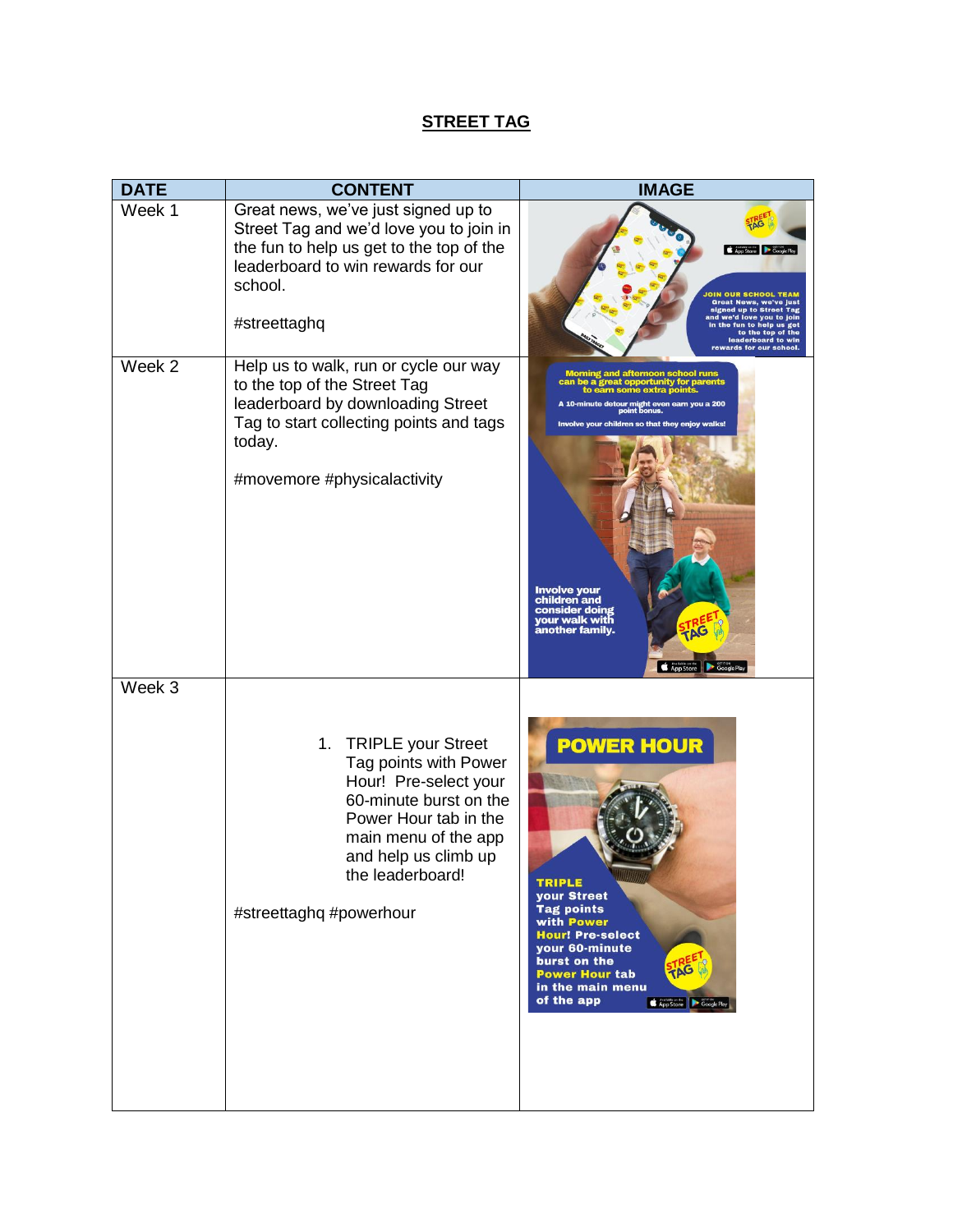|                                                                   | Taggers!!<br>1.<br>Don't forget to grab 6000<br><b>BONUS POINTS at TAG</b><br>PARTY on Saturday 19th<br>March 10:30 am - 11:00<br>am.<br>Send a selfie of you in the park to<br>claim 2000 bonus points. Use<br>#SelfiePark when sending your<br>selfie, and include the username &<br>Leaderboard name.<br>Please click the link to read the | <b>US POINTS TAG PAR</b><br>Send a selfie of you in the park to claim 2000 bonus<br>ints. Use #SelfiePark when sending us your selfie, a<br>include the usemame & Leaderboard name.<br>Please click the link to read the instruction for the day<br>our park<br>BONU<br>Send your selfie to any                                                                                    |
|-------------------------------------------------------------------|-----------------------------------------------------------------------------------------------------------------------------------------------------------------------------------------------------------------------------------------------------------------------------------------------------------------------------------------------|------------------------------------------------------------------------------------------------------------------------------------------------------------------------------------------------------------------------------------------------------------------------------------------------------------------------------------------------------------------------------------|
|                                                                   | instruction for the day and your<br>park.<br>https://www.facebook.com//a.29<br>41287679/956404628340979                                                                                                                                                                                                                                       | of these available<br>options,<br>support@streettag.co.uk,<br>on our Facebook Page<br>Inbox, or by raising a<br>support ticket through<br>the app menu > settings.<br>App Store                                                                                                                                                                                                    |
|                                                                   | Let's keep the momentum going.<br>Going for a walk but don't want to<br>keep getting your phone out to<br>collect tags.                                                                                                                                                                                                                       | <b>Settings</b><br>Let's keep the<br>youcantrememberthat Archive: 1,321,995<br>momentum going.<br><b>Going for a walk but</b><br>$\bf{O}$<br>Scan in background mode<br>don't want to keep<br>getting your phone out<br>$\bigcirc$<br>Notifications<br>to collect tags.<br>$\circlearrowright$<br>Email<br>Go to menu, settings,<br>$\bullet$<br>Scanning sound<br>turn on scan in |
| Week 4                                                            | Go to menu, settings, turn on scan<br>in background mode.<br>Keep STREET tagging!                                                                                                                                                                                                                                                             | background mode.<br>$\circlearrowright$<br>Tag broadcast notification<br><b>Keep STREET tagging!</b><br>$\bigcirc$<br>Auto map zoom location<br>App Store Coogle Play<br>$\blacksquare$<br>Steps support notification                                                                                                                                                              |
| <b>March</b><br><b>Activities</b><br>(21st March<br>to 1st April) | #streettags @streettaghq<br><b>Triple and Triple Wheel</b><br>1.<br>Fortune! (21st March to 1st<br>April)                                                                                                                                                                                                                                     | <b>Triple and Triple Wheel</b><br><b>EOMIT</b><br>(21st March to 1st April)                                                                                                                                                                                                                                                                                                        |
|                                                                   | All the HOUSE PolyTags on Street<br>Tag will be tripled to 600 points for a<br>week.                                                                                                                                                                                                                                                          |                                                                                                                                                                                                                                                                                                                                                                                    |
|                                                                   | Be smart, set your Power Hour to<br>triple the triple PolyTag and earn<br>1800 points.                                                                                                                                                                                                                                                        | All the HOUSE<br>Power Hour to triple<br>the triple PolyTag and<br>earn 1800 points.                                                                                                                                                                                                                                                                                               |
|                                                                   | 2. Street Tag brings a fun<br>opportunity for families to be                                                                                                                                                                                                                                                                                  |                                                                                                                                                                                                                                                                                                                                                                                    |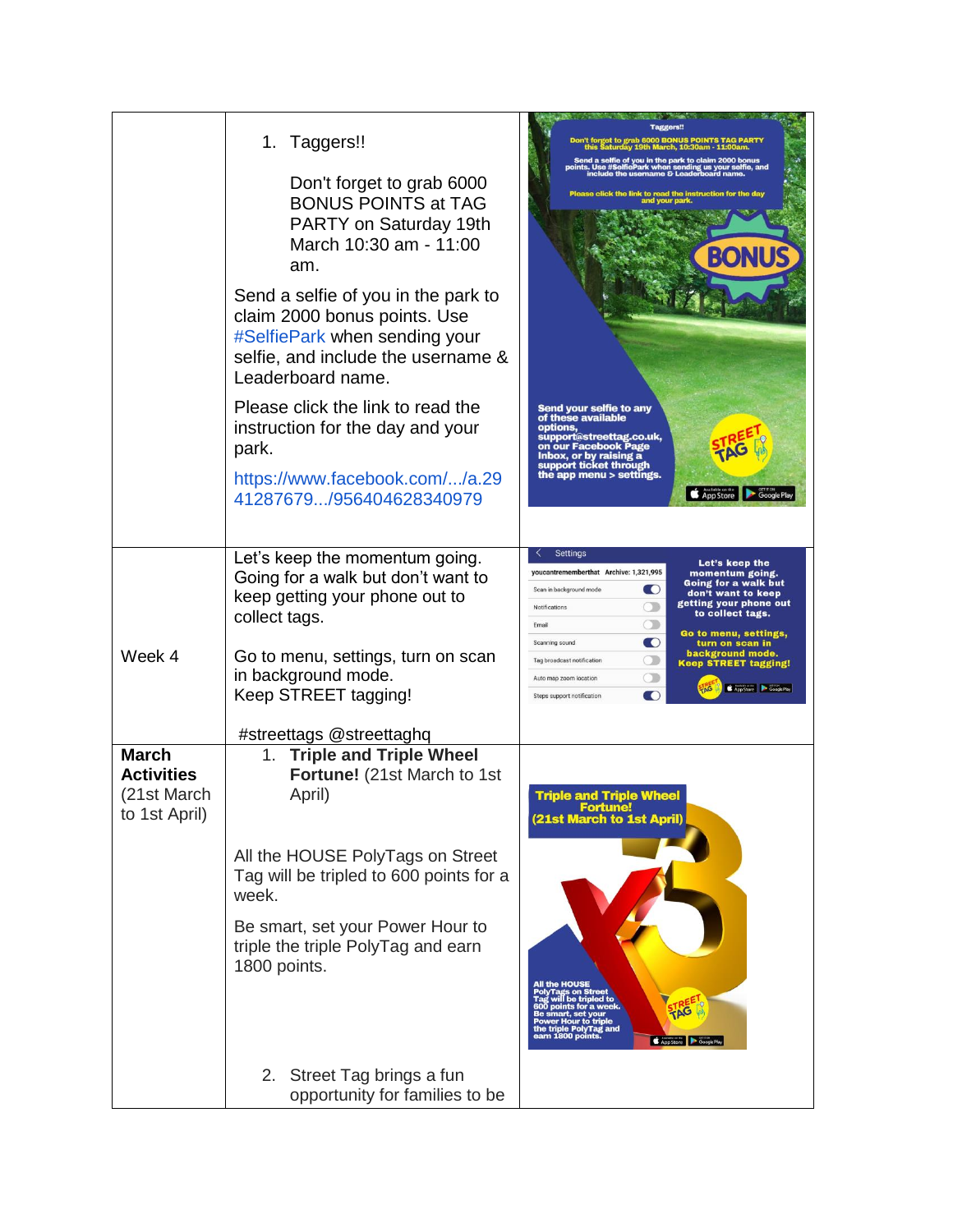creative outdoors during the Sustrans Big Walk and Wheel Week. Get active outdoors on your bikes and scooters!  $\overline{\mathcal{L}}$   $\delta \delta \mathcal{A}$ Send us your WHEELFIE (selfie with Wheels) between 21st March to 1st April 2022 to claim 1000 points ONCE. Please note: All entries must be sent ONLY to support@streettag.co.uk with the leaderboard name and #Wheelfie in the subject. Please allow up to 5 days for your bonus to be credited. Disclaimer: Please be aware the sent photos will be shared across our socials.